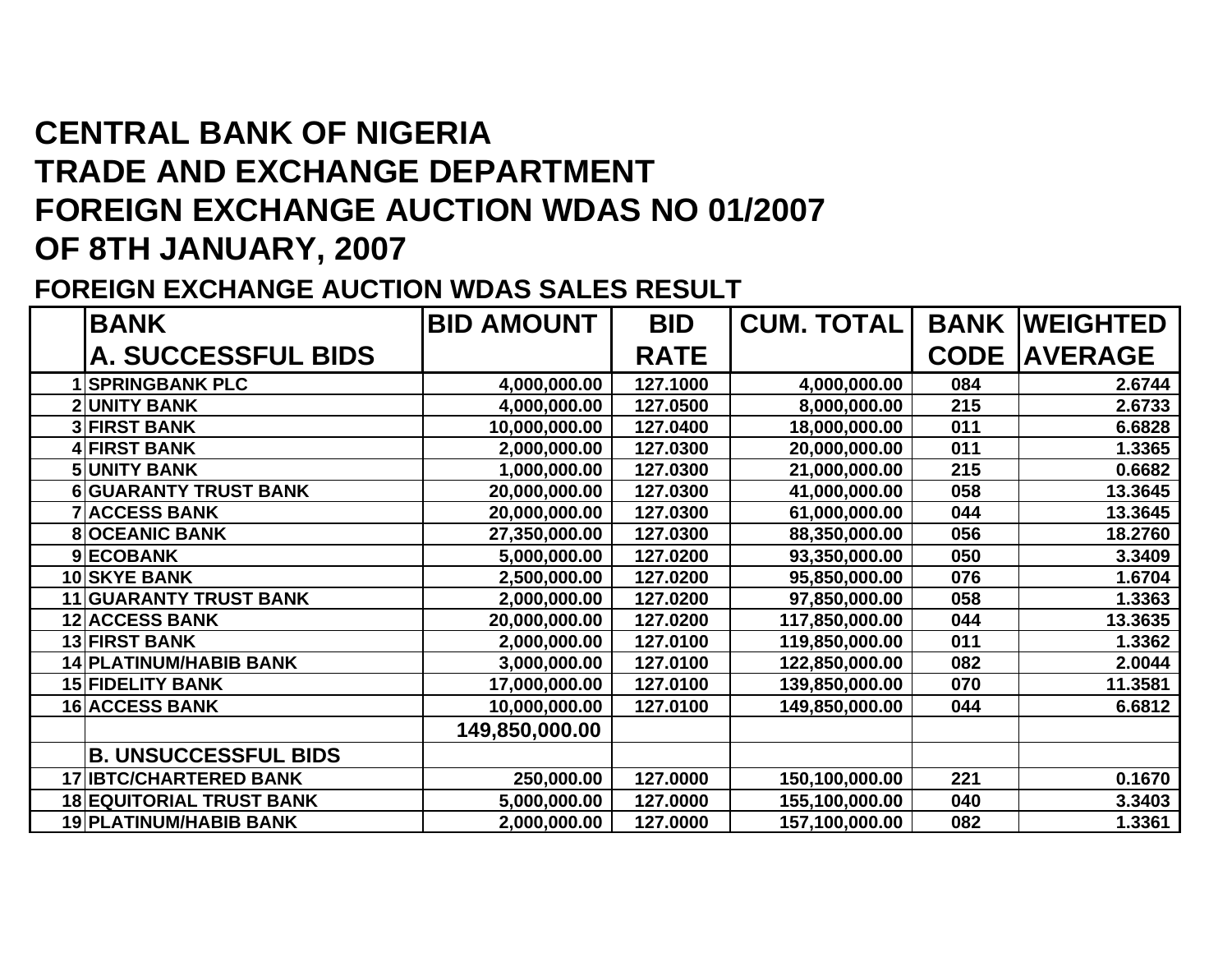| <b>20 DIAMOND BANK</b>          | 10,000,000.00  | 127.0000 | 167,100,000.00 | 063 | 6.6807   |
|---------------------------------|----------------|----------|----------------|-----|----------|
| 21 FIRST CITY MONUMENT BANK     | 5,000,000.00   | 127.0000 | 172,100,000.00 | 214 | 3.3403   |
| 22 IBTC/CHARTERED BANK          | 250,000.00     | 126.9900 | 172,350,000.00 | 221 | 0.1670   |
| <b>23 GUARANTY TRUST BANK</b>   | 500,000.00     | 126.9900 | 172,850,000.00 | 058 | 0.3340   |
| <b>24 DIAMOND BANK</b>          | 5,000,000.00   | 126.9800 | 177,850,000.00 | 063 | 3.3398   |
| <b>25 SKYE BANK</b>             | 250,000.00     | 126.9500 | 178,100,000.00 | 076 | 0.1670   |
| <b>26 EQUITORIAL TRUST BANK</b> | 2,000,000.00   | 126.9000 | 180,100,000.00 | 040 | 1.3351   |
| 27 FIDELITY BANK                | 10,000,000.00  | 126.8000 | 190,100,000.00 | 070 | 6.6702   |
|                                 | 40,250,000.00  |          |                |     |          |
| $\overline{TOTAL(A+B)}$         | 190,100,000.00 |          |                |     | 127.0089 |

## **BANKS' BDC CASH REQUEST**

| <b>S/N BANK</b>                   | <b>BID AMOUNT</b> | <b>BID</b>  | <b>BANK</b>   | <b>BANK</b> |
|-----------------------------------|-------------------|-------------|---------------|-------------|
|                                   |                   | <b>RATE</b> | <b>CODE</b>   | <b>CODE</b> |
| <b>WEMA BANK BDC</b>              | 2,000,000.00      | 127.0600    | 2,000,000.00  | 035         |
| <b>2 UNITY BANK</b>               | 2,000,000.00      | 127.0500    | 4,000,000.00  | 215         |
| <b>3 ACCESS BANK</b>              | 2,000,000.00      | 127.0300    | 6,000,000.00  | 044         |
| <b>4 SKYE BANK</b>                | 1,000,000.00      | 127.0200    | 7,000,000.00  | 076         |
| <b>5 EQUITORIAL TRUST BANK</b>    | 2,000,000.00      | 127.0100    | 9,000,000.00  | 040         |
| <b>6 FIRST CITY MONUMENT BANK</b> | 2,000,000.00      | 127.0100    | 11,000,000.00 | 214         |
| <b>7 INTERCONTINENTAL BANK</b>    | 2,000,000.00      | 127.0100    | 13,000,000.00 | 069         |
| <b>8 FIDELITY BANK</b>            | 2,000,000.00      | 127.0100    | 15,000,000.00 | 070         |
|                                   | 15,000,000.00     |             |               |             |

## **SUMMARY FOR WHOLESALE DAS 01 OF 08-01-2007**